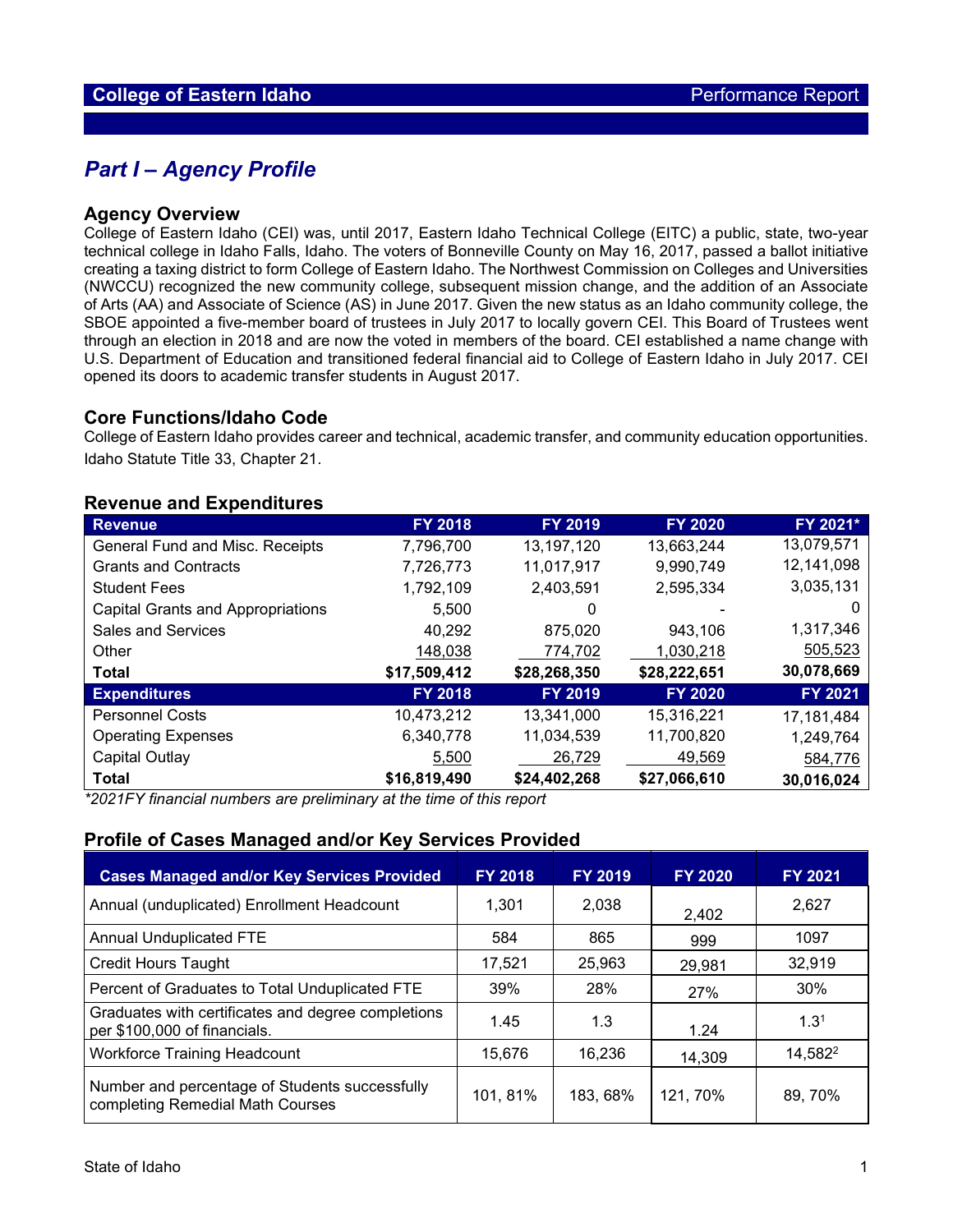| <b>Cases Managed and/or Key Services Provided</b>                                                                                                                     | <b>FY 2018</b> | <b>FY 2019</b>  | <b>FY 2020</b> | <b>FY 2021</b>                 |
|-----------------------------------------------------------------------------------------------------------------------------------------------------------------------|----------------|-----------------|----------------|--------------------------------|
| Remediation: Number of first-time freshman who<br>graduate from and Idaho High school in the<br>previous year requiring remedial education -<br>unduplicated          | 28/99,<br>28%  | 62/217,<br>29%  | 25/134,<br>19% | 20/159,<br>$13\%$ <sup>3</sup> |
| Retention Rate: Total full-time new and transfer<br>students that are retained or graduate the following<br>year (excluding death, military service, and<br>mission). | 98/122<br>80%  | 103/140,<br>74% | 133/189<br>70% | 138/196<br>70%                 |
| Dual Credit - Total credit hours earned and the<br>unduplicated headcount of participating students                                                                   | 71/14          | 1516/345        | 3205/523       | 4342/742                       |
| Percentage of students who pass the TSA for<br>certification.<br>Goal 2, Objective A, Measure 4                                                                       | 78%            | 94%             | 93%            | 93% <sup>4</sup>               |
| Total fall enrollment students that are retained or<br>graduate in the following fall.<br>Goal 4, Objective A, Measure 1                                              | 422            | 891             | 1.117          | 1.200 <sup>5</sup>             |
| Center for New Directions (CND) number of<br>applicants/students receiving CND services.<br>Goal 5, Objective D, Measure 1                                            | 301            | 318             | 294            | 318                            |

# *Part II – Performance Measures*

|                           | <b>Performance Measure</b>                                                   |                                                    | <b>FY 2018</b> | <b>FY 2019</b>       | <b>FY 2020</b> | <b>FY 2021</b>      | <b>FY 2022</b> |  |
|---------------------------|------------------------------------------------------------------------------|----------------------------------------------------|----------------|----------------------|----------------|---------------------|----------------|--|
| Goal 1                    |                                                                              |                                                    |                |                      |                |                     |                |  |
| A Well Educated Citizenry |                                                                              |                                                    |                |                      |                |                     |                |  |
| 1.                        | Degree and certificate production and                                        | actual                                             | 213/211        | 255/245              | 278/273        | 346/328             |                |  |
|                           | headcount of recipients.<br>Goal 1, Objective A, Measure 3                   | target                                             |                | >260/>245  >260/>245 | $>260/$ $>245$ | >260/>245           | >375/>350      |  |
|                           |                                                                              | Goal 2                                             |                |                      |                |                     |                |  |
|                           |                                                                              | Innovation and Economic Development.               |                |                      |                |                     |                |  |
| 2.                        | Number of Graduates who found                                                | actual                                             | 147            | 186                  | 182            | 200 <sup>6</sup>    |                |  |
|                           | employment in their area of training.<br>Goal 2, Objective A, Measure 1      | target                                             | >225           | >225                 | >225           | >225                | >225           |  |
|                           |                                                                              | Goal 4                                             |                |                      |                |                     |                |  |
|                           |                                                                              | <b>Effective and Efficient Educational System.</b> |                |                      |                |                     |                |  |
| 3.                        | Undergraduate Cost per Credit.                                               | actual                                             | \$829          | \$756                | \$733          | \$7257              |                |  |
|                           | Goal 4, Objective A, Measure 3                                               | target                                             | $<$ 5700       | $<$ 5700             | $<$ \$700      | $<$ 5700            | $<$ 5700       |  |
| Goal 5                    |                                                                              |                                                    |                |                      |                |                     |                |  |
|                           |                                                                              | <b>Student Centered.</b>                           |                |                      |                |                     |                |  |
| 4.                        | Utilization of annual Student                                                | actual                                             | .89            | .62                  | 0.61           | $0.48^8$            |                |  |
|                           | Satisfaction Survey results for Student<br>Centeredness. Gap per Noel Levitz | target                                             | < 0.25         | < 0.50               | < 0.25         | < 0.25              | < 0.25         |  |
|                           | Annual Survey.                                                               |                                                    |                |                      |                |                     |                |  |
|                           | Goal 5, Objective A, Measure 1                                               |                                                    |                |                      |                |                     |                |  |
| <b>Statewide Measures</b> |                                                                              |                                                    |                |                      |                |                     |                |  |
| Not included above.       |                                                                              |                                                    |                |                      |                |                     |                |  |
|                           |                                                                              | actual                                             | 54%            | 58%                  | 56%            | $40\%$ <sup>9</sup> |                |  |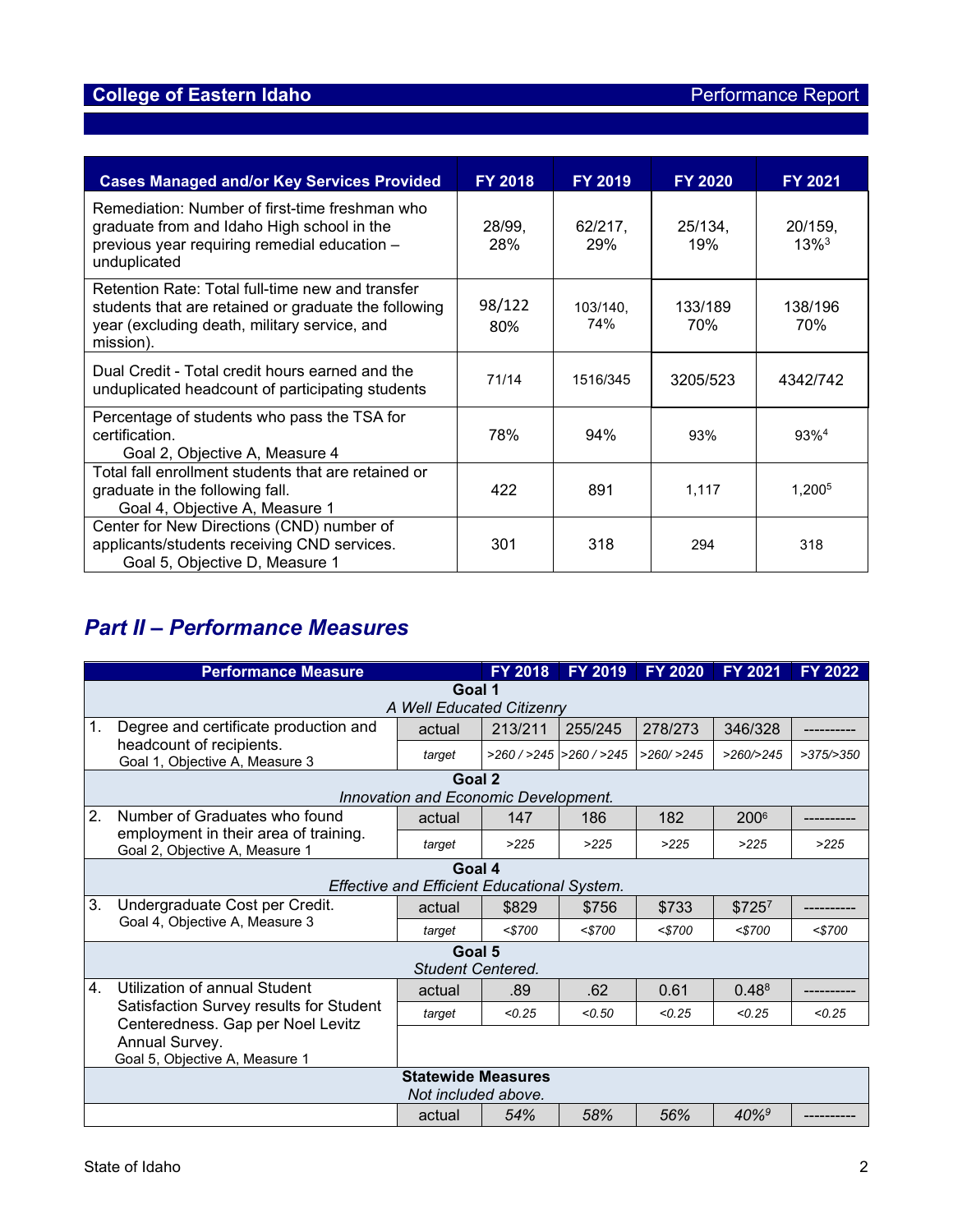|                  | <b>Performance Measure</b>                                                                                                                                                                                                       |        | FY 2018 | <b>FY 2019</b> | FY 2020 | <b>FY 2021</b>      | <b>FY 2022</b> |
|------------------|----------------------------------------------------------------------------------------------------------------------------------------------------------------------------------------------------------------------------------|--------|---------|----------------|---------|---------------------|----------------|
| 5.               | Timely Degree II - Percent of full-time<br>first-time freshman graduating within<br>150% of time or less (2yr and 4yr)                                                                                                           | target | $>55\%$ | $>55\%$        | $>65\%$ | $>65\%$             | $>55\%$        |
| 6.               | Timely Degree I - Percent of                                                                                                                                                                                                     | actual | 12%     | 8%             | 6%      | 4%                  |                |
|                  | undergraduate, degree-seeking<br>students completing 30 or more credits<br>per academic year at the institution<br>reporting.                                                                                                    | target | >15%    | >15%           | $>10\%$ | >10%                | $>10\%$        |
| $\overline{7}$ . | Reform Remediation V-Math - Percent                                                                                                                                                                                              | actual | 88%     | 69%            | 74%     | 75%                 |                |
|                  | of undergraduate, degree-seeking<br>students taking a remediation course<br>completing a subsequent credit bearing<br>course (in the area identified as<br>needing remediation) within a year with<br>a "C" or higher. (English) | target | >78%    | >78%           | >78%    | >78%                | >78%           |
| 8.               | <b>Reform Remediation V-Math - Percent</b>                                                                                                                                                                                       | actual | 26%     | 19%            | 22%     | 27%                 |                |
|                  | of undergraduate, degree-seeking<br>students taking a remediation course<br>completing a subsequent credit bearing<br>course (in the area identified as<br>needing remediation) within a year with<br>a "C" or higher. (Math)    | target | >35%    | >35%           | $>30\%$ | $>30\%$             | $>30\%$        |
| 9.               | Math Pathways VI - Percent of new                                                                                                                                                                                                | actual | 26%     | 15%            | 8%      | 16%                 |                |
|                  | degree-seeking freshmen completing a<br>gateway math course within two years.                                                                                                                                                    | target | $>30\%$ | $>30\%$        | $>30\%$ | $>30\%$             | $>30\%$        |
|                  | 10. Guided Pathways VII - Percent of first                                                                                                                                                                                       | actual | 58%     | 49%            | 32%     | $31\%$ <sup>9</sup> |                |
|                  | time, full-time freshman graduating<br>within 100% of time.                                                                                                                                                                      | target | >45%    | >45%           | >45%    | >45                 | >45            |

## **Performance Measure Explanatory Notes**

*\*2020FY financial numbers are preliminary.*

1. Projected number at this time. When financials have been audited, then this measure can be updated.

2. Workforce Training head count number has been coming from the WTN report for CTE. This number is not a total count of all Workforce Training and Community Education activities at CEI. The WTN has specific requirements for which courses to include, and does not take into account all offerings and participants.

3. Remediation is tracked by course taking behavior.

4. Projected number, scores are still being collected for this reporting year.

5. This is a trailing measure that follows a fall cohort from the FY listed to the next fall; FY 2020 is the most recently available update.

6. Projected number. Final number is published in the spring when placement follow-up is completed. FY 2020 is the most recent update in this measure.

7. Projected number at this time. Measure is reliant on finalized and audited financial information.

8. In early 2017, CEI shifted the Noel Levitz survey administration to the spring term in place of fall terms like previous years. The result of this decision lead to 2017 being skipped in the survey cycle. Also of note, is that nationally the spring surveys tend to have lower levels of satisfaction as compared to the fall survey. As a result, we note an increase in gap as compared to previous years.

9. Projected number at the time of the report, data is still being collected. FY 2020

is most recent confirmed number at the time of the report.